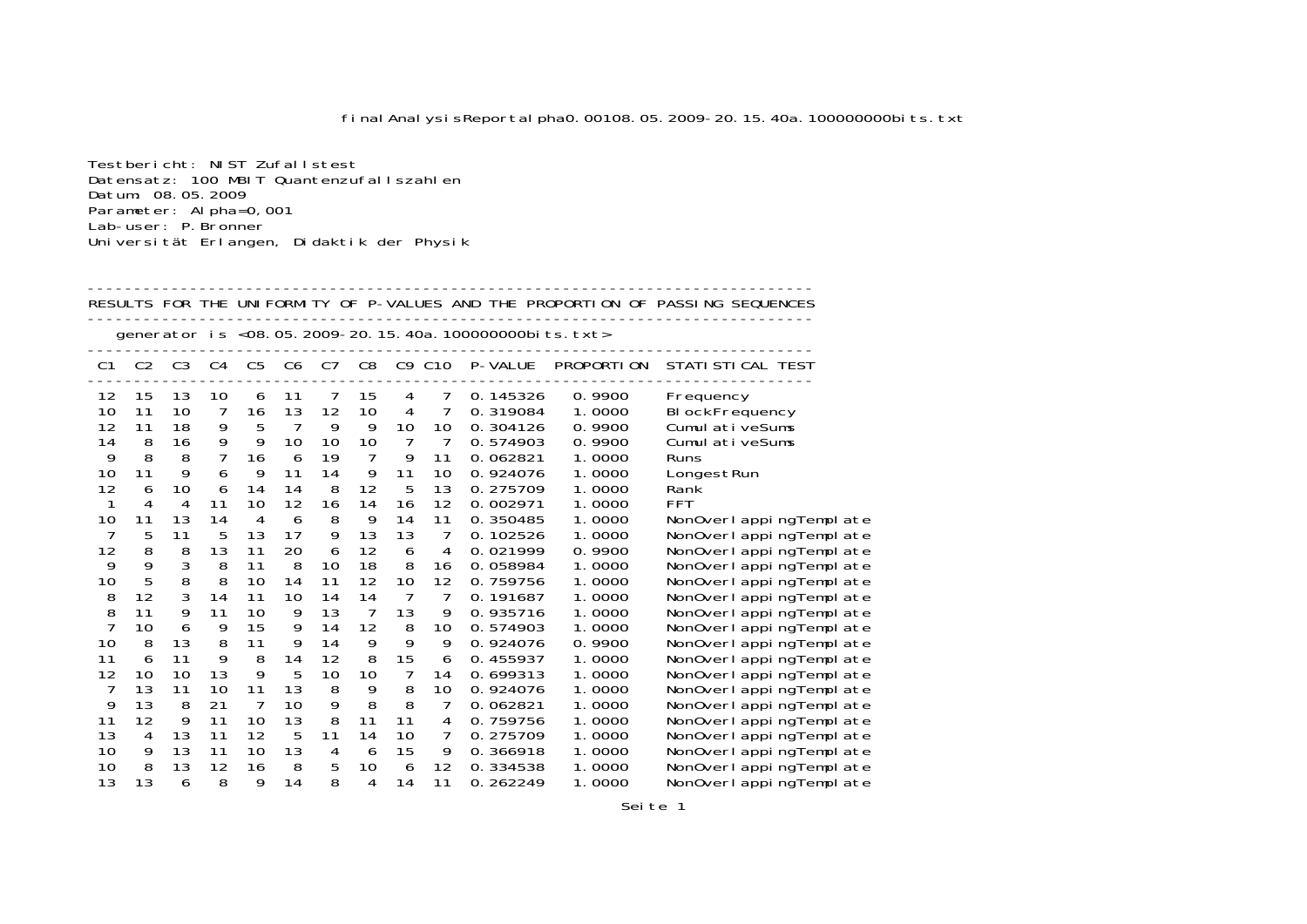|                |                |                |                |                |                |                |                |                     |                      |                      |                  | final Anal ysi sReportal pha0. 00108. 05. 2009-20. 15. 40a. 100000000bits. txt |  |
|----------------|----------------|----------------|----------------|----------------|----------------|----------------|----------------|---------------------|----------------------|----------------------|------------------|--------------------------------------------------------------------------------|--|
| 12             | 7              | 8              | 14             | 11             | 9              | 10             | 7              | 11                  | 11                   | 0.867692             | 1.0000           | NonOverl appingTemplate                                                        |  |
| 7              | 9              | 14             | 11             | 9              | 12             | 13             | 8              | 9                   | 8                    | 0.834308             | 1.0000           | NonOverl appingTemplate                                                        |  |
| 10             | 5              | 11             | 6              | 11             | 10             | 12             | 12             | 13                  | 10                   | 0.739918             | 0.9900           | NonOverl appingTemplate                                                        |  |
| 9              | 10             | 5              | 12             | 9              | 12             | 10             | 11             | 9                   | 13                   | 0.867692             | 0.9900           | NonOverl appingTemplate                                                        |  |
| 14             | 8              | 3              | $\overline{7}$ | 13             | 15             | 10             | 10             | 8                   | 12                   | 0.213309             | 1.0000           | NonOverl appingTemplate                                                        |  |
| 12             | 12             | 9              | 12             | 6              | 12             | 10             | $\overline{7}$ | 12                  | 8                    | 0.834308             | 1.0000           | NonOverl appingTemplate                                                        |  |
| 9              | 14             | 15             | 12             | 4              | 6              | 9              | 13             | 9                   | 9                    | 0.275709             | 1.0000           | NonOverl appingTemplate                                                        |  |
| 14             | 6              | 9              | 11             | 16             | 10             | $\overline{7}$ | 11             | 8                   | 8                    | 0.455937             | 1.0000           | NonOverl appingTemplate                                                        |  |
| 6              | 11             | 8              | 10             | 14             | 8              | 9              | 15             | 10                  | 9                    | 0.657933             | 0.9900           | NonOverlappingTemplate                                                         |  |
| 7              | 9              | 15             | 9              | 12             | 9              | 9              | 12             | 8                   | 10                   | 0.834308             | 0.9900           | NonOverl appingTemplate                                                        |  |
| 12             | 9              | $\overline{4}$ | 19             | 9              | 7              | 13             | 12             | 9                   | 6                    | 0.062821             | 1.0000           | NonOverl appingTemplate                                                        |  |
| 10             | 15             | 12             | -9             | 6              | 8              | 10             | 9              | 11                  | 10                   | 0.816537             | 1.0000           | NonOverl appingTemplate                                                        |  |
| 9              | $\overline{7}$ | 14             | 13             | 8              | 6              | 9              | 13             | $\overline{7}$      | 14                   | 0.437274             | 1.0000           | NonOverl appingTemplate                                                        |  |
| 12             | 12             | 10             | 10             | 10             | 15             | 6              | 6              | 8                   | 11                   | 0.637119             | 1.0000           | NonOverl appingTemplate                                                        |  |
| 10             | 11             | 13             | 9              | 6              | 10             | 13             | 11             | 8                   | 9                    | 0.897763             | 0.9900           | NonOverl appingTemplate                                                        |  |
| 10             | 7              | 10             | 11             | 13             | 11             | 10             | $\overline{7}$ | $\overline{7}$      | 14                   | 0.798139             | 1.0000           | NonOverl appingTemplate                                                        |  |
| 12             | 14             | 6              | 10             | 10             | 8              | 17             | 8              | 6                   | 9                    | 0.275709             | 1.0000           | NonOverl appingTemplate                                                        |  |
| 14             | 6              | 8              | 13             | 12             | 10             | 9              | 14             | 8                   | 6                    | 0.474986             | 1.0000           | NonOverl appingTemplate                                                        |  |
| 14             | 8              | 11             | 9              | 9              | 10             | 12             | 6              | 10                  | 11                   | 0.883171             | 1.0000           | NonOverl appingTemplate                                                        |  |
| 8              | 11             | 15             | 13             | 4              | 13             | 12             | 9              | 8                   | $\overline{7}$       | 0.334538             | 1.0000           | NonOverl appingTemplate                                                        |  |
| 11             | 5              | 7              | 11             | 9              | 13             | 11             | 15             | 11                  | 7                    | 0.514124             | 1.0000           | NonOverl appingTemplate                                                        |  |
| 9              | 9              | 5              | 14             | 9              | 8              | 9              | 12             | 9                   | 16                   | 0.437274             | 1.0000           | NonOverl appingTemplate                                                        |  |
| 14             | 10             | 10             | 13             | 10             | $\overline{7}$ | 11             | 8              | 3                   | 14                   | 0.319084             | 1.0000           | NonOverl appingTemplate                                                        |  |
| 10             | 12             | 12             | 10             | 10             | 11             | 6              | 8              | 14                  | 7                    | 0.798139             | 1.0000           | NonOverl appingTemplate                                                        |  |
| 9              | 11             | 10             | 8              | 10             | $\overline{7}$ | 14             | 9              | 12                  | 10                   | 0.935716             | 1.0000           | NonOverl appingTemplate                                                        |  |
| 11             | 9              | 11             | 10             | 8              | 8              | 8              | 11             | 13                  | 11                   | 0.978072             | 1.0000           | NonOverl appingTemplate                                                        |  |
| 9              | 12             | 12             | 11             | 12             | 13             | 8              | 6              | 5                   | 12                   | 0.616305             | 1.0000           | NonOverl appingTemplate                                                        |  |
| 9              | 10             | 13             | 9              | 8              | 12             | 12             | $\overline{7}$ | 13                  | $\overline{7}$       | 0.834308             | 1.0000           | NonOverl appingTemplate                                                        |  |
| 10             | 11             | $\overline{7}$ | 9              | 10             | 9              | 10             | $\overline{7}$ | 17                  | 10                   | 0.637119             | 1.0000           | NonOverl appingTemplate                                                        |  |
| 7              | 12             | 11             | 6              | 15             | 9              | 12             | 9<br>15        | 8                   | 11                   | 0.678686             | 1.0000           | NonOverl appingTemplate                                                        |  |
| 8<br>3         | 8<br>12        | 14<br>12       | 15             | 8<br>9         | 10<br>16       | 11             |                | 9<br>18             | $\overline{2}$<br>11 | 0.108791             | 1.0000           | NonOverl appingTemplate                                                        |  |
| 14             | 5              | 8              | 7<br>15        | 11             | 9              | 4              | 8<br>8         |                     | 16                   | 0.013569<br>0.129620 | 1.0000<br>1.0000 | NonOverl appingTemplate                                                        |  |
|                | 11             | 12             | 15             | 7              | 11             | 9<br>9         | 9              | 5<br>$\overline{7}$ | 11                   |                      |                  | NonOverl appingTemplate                                                        |  |
| 8              | 14             | 9              | 8              | 14             | 13             |                |                | 12                  | $\overline{7}$       | 0.779188<br>0.419021 | 1.0000<br>1.0000 | NonOverl appingTemplate                                                        |  |
| 11<br>9        | 9              | 13             | 14             | 11             | 13             | 6<br>13        | 6              | $\overline{7}$      | $\overline{7}$       | 0.350485             | 0.9900           | NonOverl appingTemplate                                                        |  |
| 12             | 7              | 8              | 11             | 14             | 12             | 13             | 4<br>3         | 11                  | 9                    | 0.366918             | 1.0000           | NonOverl appingTemplate                                                        |  |
| $\overline{7}$ | 16             | 8              | 9              | 11             | 8              | $\overline{4}$ | 12             | 12                  | 13                   | 0.289667             | 1.0000           | NonOverl appingTemplate                                                        |  |
| 15             | 8              | 12             | 8              | 10             | 12             | 8              | 4              | 10                  | 13                   | 0.437274             | 1.0000           | NonOverl appingTemplate                                                        |  |
| 5              | 15             | 6              | 9              | 14             | 13             | 6              | 13             | 11                  | 8                    | 0.202268             | 1.0000           | NonOverl appingTemplate                                                        |  |
| 6              | 4              | 5              | 10             | 10             | 18             | 16             | 14             | 10                  | $\overline{7}$       | 0.016717             | 0.9900           | NonOverl appingTemplate<br>NonOverl appingTemplate                             |  |
| 6              | 13             | 15             | 8              | 12             | 11             | 10             | 5              | 8                   | 12                   | 0.419021             | 1.0000           | NonOverl appingTemplate                                                        |  |
| 11             | 12             | 14             | 10             | $\overline{7}$ | 10             | 8              | 11             | 6                   | 11                   | 0.816537             | 1.0000           | NonOverl appingTemplate                                                        |  |
|                |                |                |                |                |                |                |                |                     |                      |                      |                  |                                                                                |  |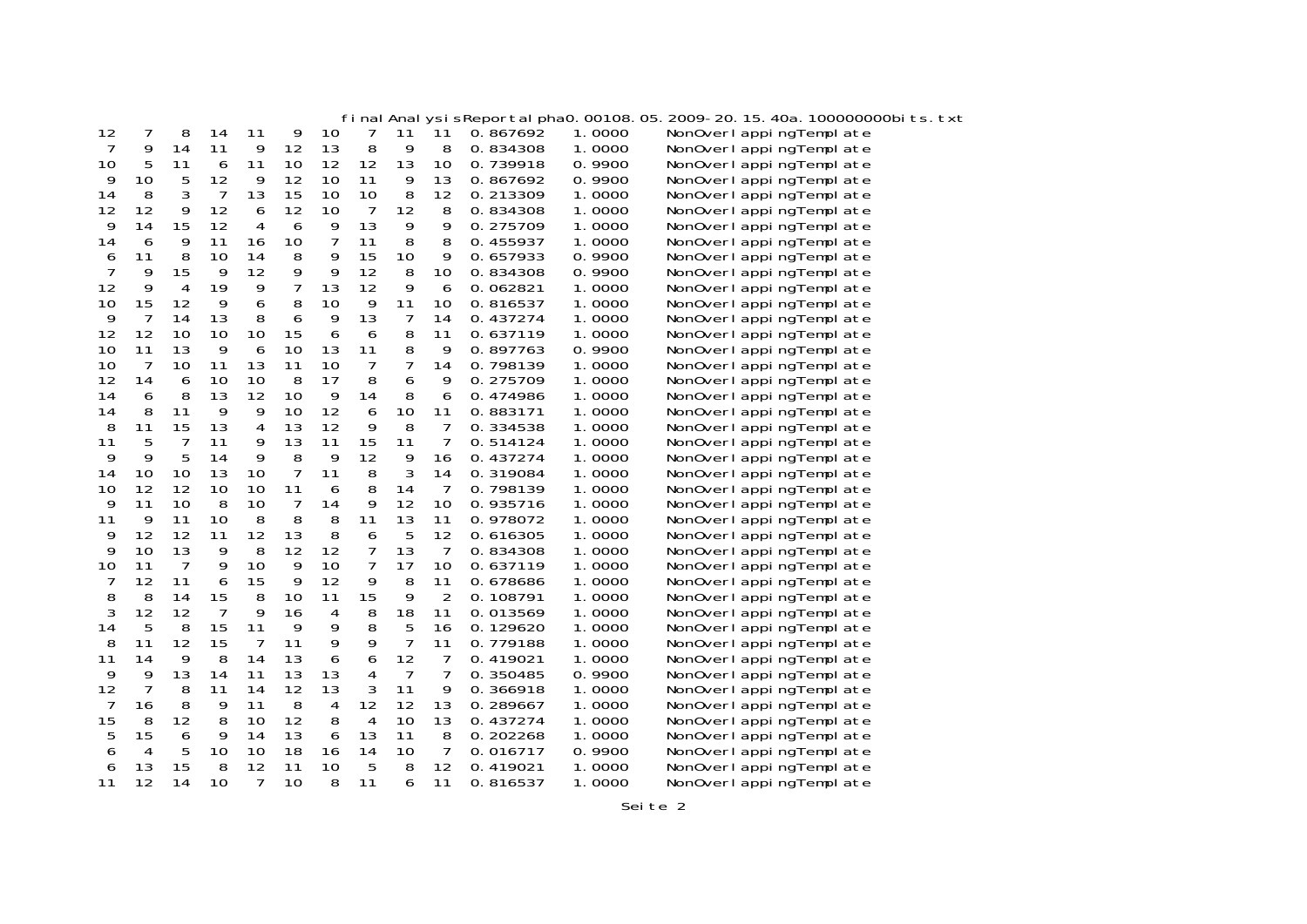|                     |                |                                  |                |                     |                |                |                  |                |                |                      |                  | final Anal ysi sReportal pha0. 00108. 05. 2009-20. 15. 40a. 100000000bits. txt |  |
|---------------------|----------------|----------------------------------|----------------|---------------------|----------------|----------------|------------------|----------------|----------------|----------------------|------------------|--------------------------------------------------------------------------------|--|
| 13                  | 17             | 13                               | 11             | 8                   | 11             | 4              | 9                | 11             | 3              | 0.066882             | 1.0000           | NonOverl appingTemplate                                                        |  |
| 13                  | 9              | 13                               | 9              | 10                  | 12             | 5              | 8                | 14             | 7              | 0.554420             | 0.9900           | NonOverl appingTemplate                                                        |  |
| 5                   | 13             | $\overline{7}$                   | 16             | 12                  | 9              | $\overline{7}$ | 13               | 9              | 9              | 0.319084             | 1.0000           | NonOverl appingTemplate                                                        |  |
| 9                   | 8              | 8                                | 11             | 6                   | 10             | 15             | 13               | $\overline{4}$ | 16             | 0.153763             | 1.0000           | NonOverl appingTemplate                                                        |  |
| 11                  | 8              | 15                               | 10             | 10                  | 11             | 5              | 10               | 11             | 9              | 0.759756             | 1.0000           | NonOverl appingTemplate                                                        |  |
| 13                  | 12             | 15                               | 9              | 6                   | 5              | 8              | 12               | 10             | 10             | 0.455937             | 1.0000           | NonOverlappingTemplate                                                         |  |
| 11                  | $\overline{7}$ | 16                               | 7              | 10                  | 12             | 11             | 6                | 11             | 9              | 0.554420             | 1.0000           | NonOverl appingTemplate                                                        |  |
| 10                  | 12             | 8                                | $\overline{7}$ | 17                  | 5              | 9              | 12               | 10             | 10             | 0.383827             | 1.0000           | NonOverl appingTemplate                                                        |  |
| 11                  | 8              | 11                               | 9              | 10                  | 11             | 12             | 9                | 8              | 11             | 0.994250             | 1.0000           | NonOverlappingTemplate                                                         |  |
| 9                   | 12             | 14                               | 13             | 9                   | 6              | 14             | $\boldsymbol{7}$ | 5              | 11             | 0.366918             | 1.0000           | NonOverl appingTemplate                                                        |  |
| 11                  | 12             | 8                                | $\overline{7}$ | 12                  | $\overline{7}$ | $\overline{7}$ | $\overline{7}$   | 14             | 15             | 0.437274             | 1.0000           | NonOverl appingTemplate                                                        |  |
| 18                  | 13             | 10                               | 4              | 12                  | $\sqrt{3}$     | 7              | 9                | 10             | 14             | 0.026948             | 0.9900           | NonOverl appingTemplate                                                        |  |
| 12                  | 13             | 11                               | 8              | 8                   | 12             | 3              | 16               | 9              | 8              | 0.236810             | 1.0000           | NonOverl appingTemplate                                                        |  |
| 10                  | 11             | 13                               | 14             | $\overline{4}$      | 6              | 8              | 11               | 12             | 11             | 0.455937             | 1.0000           | NonOverl appingTemplate                                                        |  |
| 13                  | 9              | $\overline{7}$                   | 6              | 11                  | 9              | 10             | 15               | 14             | 6              | 0.401199             | 1.0000           | NonOverl appingTemplate                                                        |  |
| 12                  | 8              | 8                                | 10             | 10                  | 8              | 14             | 6                | 14             | 10             | 0.699313             | 1.0000           | NonOverl appingTemplate                                                        |  |
| 19                  | 7              | 11                               | 13             | 11                  | $\sqrt{3}$     | 13             | 6                | 11             | 6              | 0.023545             | 1.0000           | NonOverl appingTemplate                                                        |  |
| 17                  | 12             | 13                               | 15             | 8                   | 6              | 8              | $\overline{7}$   | 7              | $\overline{7}$ | 0.129620             | 1.0000           | NonOverl appingTemplate                                                        |  |
| 9                   | 11             | 10                               | 8              | 10                  | 10             | 10             | 14               | $\overline{7}$ | 11             | 0.955835             | 1.0000           | NonOverl appingTemplate                                                        |  |
| 7                   | 6              | 11                               | 11             | 8                   | 11             | 12             | $\overline{7}$   | 16             | 11             | 0.514124             | 1.0000           | Non0verl appingTemplate                                                        |  |
| 9                   | 10             | 13                               | 10             | 10                  | 14             | 11             | 8                | 5              | 10             | 0.779188             | 1.0000           | NonOverl appingTemplate                                                        |  |
| 10                  | 10             | 12                               | 3              | 14                  | 10             | 10             | 16               | 9              | 6              | 0.202268             | 1.0000           | NonOverl appingTemplate                                                        |  |
| 13                  | 11             | $\overline{7}$                   | 10             | 8                   | 12             | 8              | 14               | 12             | 5              | 0.574903             | 1.0000           | NonOverl appingTemplate                                                        |  |
| 9                   | 9              | 12                               | 12             | 15                  | 10             | 13             | 6                | 10             | $\overline{4}$ | 0.383827             | 0.9900           | NonOverl appingTemplate                                                        |  |
| 8                   | 15             | 5                                | 6              | 9                   | 18             | 6              | 7                | 6              | 20             | 0.001112             | 1.0000           | NonOverl appingTemplate                                                        |  |
| 6                   | 14             | $\overline{7}$                   | 12             | 9                   | 12             | 5              | 9                | 12             | 14             | 0.383827             | 1.0000           | NonOverl appingTemplate                                                        |  |
| 11                  | 8              | 6                                | $\overline{7}$ | 9                   | 13             | 10             | 13               | 10             | 13             | 0.759756             | 1.0000           | NonOverl appingTemplate                                                        |  |
| 9                   | $\overline{7}$ | 13                               | 8              | 12                  | 12             | 14             | 10               | 8              | 7              | 0.739918             | 1.0000           | NonOverl appingTemplate                                                        |  |
| 7                   | 15             | 8                                | 14             | 5                   | 15             | 17             | 10               | 5<br>9         | 4              | 0.010988             | 0.9900           | NonOverl appingTemplate                                                        |  |
| 6                   | $\overline{7}$ | 11                               | 15             | 12                  | 11             | 12             | $\overline{7}$   |                | 10             | 0.637119             | 1.0000           | NonOverl appingTemplate                                                        |  |
| 8                   | 13             | 12                               | 8              | 14                  | 11             | 8              | 8                | $\overline{7}$ | 11             | 0.779188             | 0.9900           | NonOverl appingTemplate                                                        |  |
| 8<br>$\overline{7}$ | 10             | $\overline{7}$<br>$\overline{7}$ | 10             | 9                   | 9              | 7              | 8                | 16<br>10       | 16             | 0.350485             | 0.9900           | NonOverl appingTemplate                                                        |  |
| 10                  | 13<br>12       | 13                               | 10<br>4        | 11<br>14            | 16<br>9        | 10<br>13       | 8<br>6           | 9              | 8<br>10        | 0.616305<br>0.419021 | 0.9900<br>1.0000 | NonOverl appingTemplate                                                        |  |
| 11                  | $\overline{7}$ | 12                               |                | 11                  | 9              |                | 9                |                | 10             | 0.994250             | 1.0000           | NonOverl appingTemplate                                                        |  |
|                     |                |                                  | 11             |                     |                | 10             |                  | 10             |                |                      |                  | NonOverl appingTemplate                                                        |  |
| 11                  | 11<br>10       | $\overline{7}$<br>21             | 8<br>13        | $\overline{7}$<br>6 | 10<br>17       | 6<br>10        | 13<br>3          | 14<br>10       | 13<br>4        | 0.595549<br>0.000513 | 1.0000<br>1.0000 | NonOverl appingTemplate                                                        |  |
| 6                   | 11             | $\overline{7}$                   | 15             | $\overline{7}$      | 11             | 13             |                  | 11             |                | 0.616305             | 1.0000           | NonOverl appingTemplate                                                        |  |
| 9<br>7              | 15             | 16                               | 10             | 9                   | 11             | 8              | 6<br>8           | 11             | 10             | 0.304126             | 1.0000           | NonOverl appingTemplate                                                        |  |
| 9                   | 6              | 13                               | 10             | 14                  | 10             | 11             | 8                | 11             | 5<br>8         | 0.816537             | 1.0000           | NonOverlappingTemplate                                                         |  |
| 9                   | 9              | 5                                | 9              | 11                  | 9              | 14             | 15               | 11             | 8              | 0.574903             | 1.0000           | NonOverl appingTemplate                                                        |  |
| 11                  | 12             | 10                               | 6              | 11                  | 12             | 9              | 10               | 12             | 7              | 0.911413             | 1.0000           | NonOverl appingTemplate                                                        |  |
| 8                   | 15             | 9                                | 8              | 10                  | 13             | 3              | 14               | 9              | 11             | 0.275709             | 0.9900           | NonOverl appingTemplate<br>NonOverl appingTemplate                             |  |
|                     |                |                                  |                |                     |                |                |                  |                |                |                      |                  |                                                                                |  |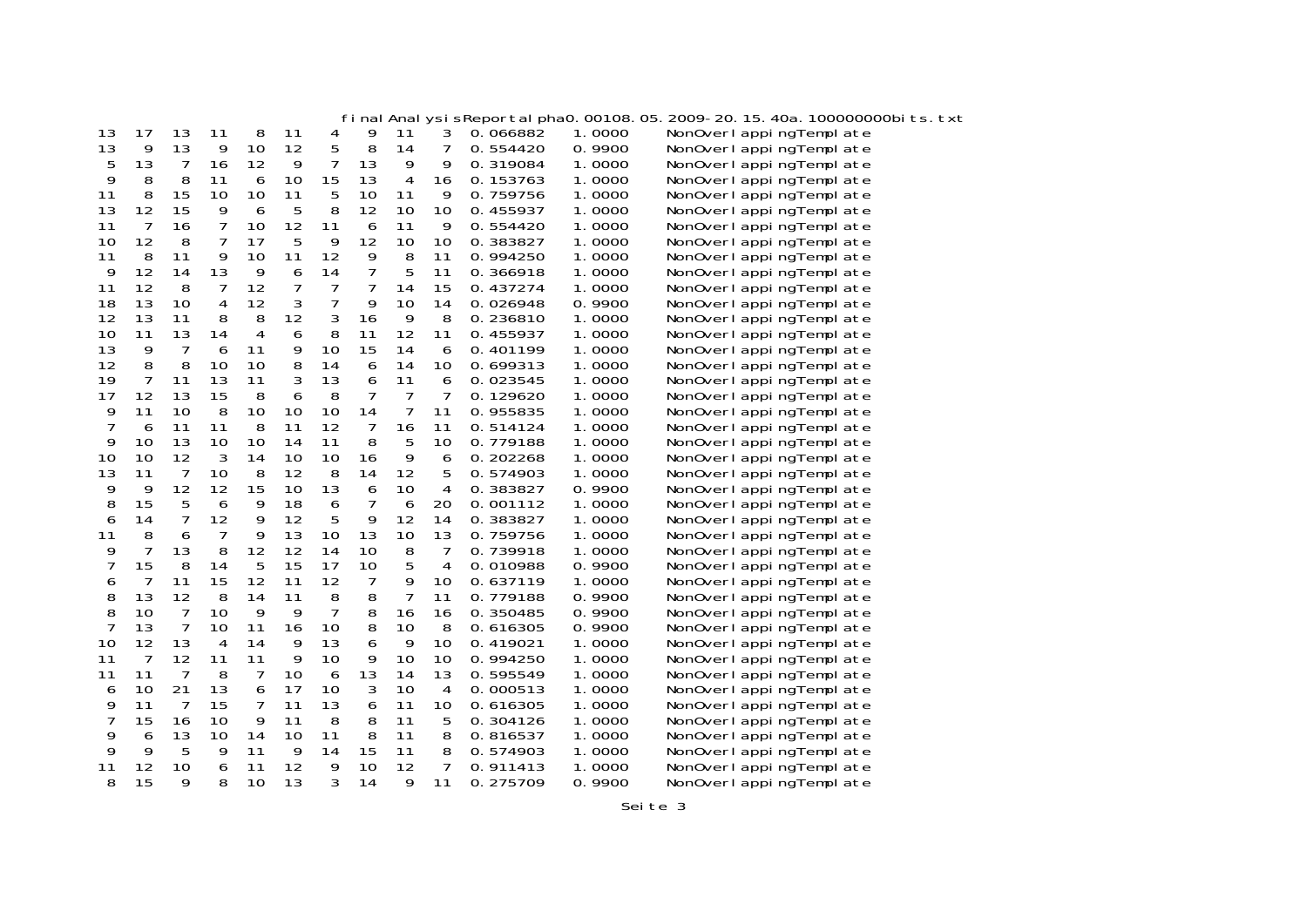|                |                |                |                |                |                      |                      |                      |                     |                     |                      |                  | final Anal ysi sReportal pha0. 00108. 05. 2009-20. 15. 40a. 100000000bits. txt |                                                    |  |  |
|----------------|----------------|----------------|----------------|----------------|----------------------|----------------------|----------------------|---------------------|---------------------|----------------------|------------------|--------------------------------------------------------------------------------|----------------------------------------------------|--|--|
| 7              | 9              | 16             | 12             | 13             | 6                    | 6                    | 9                    | 12                  | 10                  | 0.383827             | 1.0000           |                                                                                | NonOverl appingTemplate                            |  |  |
| 12             | 9              | 8              | 6              | 11             | 7                    | 6                    | 10                   | 15                  | 16                  | 0.262249             | 1.0000           |                                                                                | NonOverl appingTemplate                            |  |  |
| 4              | 8              | 8              | 11             | $\overline{7}$ | 12                   | 15                   | 12                   | 9                   | 14                  | 0.319084             | 1.0000           |                                                                                | NonOverl appingTemplate                            |  |  |
| 15             | 5              | 6              | 18             | 9              | 9                    | 11                   | 10                   | 8                   | 9                   | 0.129620             | 1.0000           |                                                                                | NonOverl appingTemplate                            |  |  |
| 9              | 3              | 8              | 10             | 9              | 13                   | 9                    | 18                   | 6                   | 15                  | 0.048716             | 1.0000           |                                                                                | NonOverl appingTemplate                            |  |  |
| 15             | 10             | 9              | $\mathbf{3}$   | 10             | 11                   | 14                   | 14                   | $\overline{4}$      | 10                  | 0.108791             | 1.0000           |                                                                                | NonOverl appingTemplate                            |  |  |
| 8              | 6              | 11             | 10             | $\overline{7}$ | 11                   | $\overline{7}$       | 13                   | 14                  | 13                  | 0.595549             | 1.0000           |                                                                                | NonOverl appingTemplate                            |  |  |
| 6              | 9              | 12             | 10             | 9              | $\sqrt{3}$           | 8                    | 15                   | 18                  | 10                  | 0.058984             | 1.0000           |                                                                                | NonOverl appingTemplate                            |  |  |
| 12             | 8              | $\overline{7}$ | 18             | 10             | $\overline{7}$       | 5                    | 13                   | 8                   | 12                  | 0.153763             | 0.9900           |                                                                                | NonOverl appingTemplate                            |  |  |
| 13             | 12             | 14             | 9              | 9              | $\overline{7}$       | 14                   | 6                    | $\overline{7}$      | 9                   | 0.514124             | 1.0000           |                                                                                | NonOverl appingTemplate                            |  |  |
| 10             | 11             | 11             | 9              | 8              | 12                   | 8                    | 9                    | 13                  | 9                   | 0.978072             | 1.0000           |                                                                                | NonOverl appingTemplate                            |  |  |
| 5              | 12             | 8              | 12             | 11             | $\overline{7}$       | 15                   | 10                   | 9                   | 11                  | 0.595549             | 1.0000           |                                                                                | NonOverl appingTemplate                            |  |  |
| $\overline{2}$ | 13             | 5              | 11             | 13             | 14                   | 10                   | 17                   | $\overline{4}$      | 11                  | 0.012650             | 1.0000           |                                                                                | NonOverl appingTemplate                            |  |  |
| 12             | 12             | 10             | 12             | 11             | 9                    | 8                    | 10                   | 9                   | $\overline{7}$      | 0.971699             | 0.9900           |                                                                                | NonOverl appingTemplate                            |  |  |
| 10             | 14             | 13             | 8              | 10             | 8                    | 11                   | $\overline{7}$       | 10                  | 9                   | 0.883171             | 1.0000           |                                                                                | NonOverl appingTemplate                            |  |  |
| 8              | 9              | 12             | 12             | 9              | 9                    | 16                   | 10                   | $\overline{7}$      | 8                   | 0.699313             | 1.0000           |                                                                                | NonOverl appingTemplate                            |  |  |
| 11             | 9              | 13             | 10             | 8              | 12                   | 14                   | $\overline{4}$       | 11                  | 8                   | 0.574903             | 1.0000           |                                                                                | NonOverl appingTemplate                            |  |  |
| 9              | 11             | 13             | 11             | 12             | 9                    | 7                    | 6                    | 8                   | 14                  | 0.719747             | 0.9900           |                                                                                | NonOverl appingTemplate                            |  |  |
| 5              | 5              | 13             | 13             | 13             | 9                    | 14                   | 11                   | 12                  | 5                   | 0.191687             | 1.0000           |                                                                                | NonOverl appingTemplate                            |  |  |
| 7              | $\overline{7}$ | $\overline{7}$ | 13             | 9              | 11                   | 11                   | 17                   | 9                   | 9                   | 0.437274             | 1.0000           |                                                                                | NonOverl appingTemplate                            |  |  |
| 10             | $\overline{7}$ | 12             | 8              | 8              | 12                   | 11                   | 10                   | 13                  | 9                   | 0.935716             | 0.9900           |                                                                                | NonOverl appingTemplate                            |  |  |
| 3              | 11             | 7              | 8              | 18             | 9                    | 8                    | $\overline{7}$       | 15                  | 14                  | 0.032923             | 1.0000           |                                                                                | NonOverl appingTemplate                            |  |  |
| 12             | 3              | 6              | 12             | 9              | 14                   | 10                   | 10                   | 14                  | 10                  | 0.304126             | 1.0000           |                                                                                | NonOverl appingTemplate                            |  |  |
| 7              | 12             | 10             | 12             | 9              | 10                   | 15                   | 5                    | 9                   | 11                  | 0.637119             | 1.0000           |                                                                                | NonOverl appingTemplate                            |  |  |
| 8              | 13             | 10             | 8              | $\overline{7}$ | 6                    | 12                   | 9                    | 13                  | 14                  | 0.616305             | 1.0000           |                                                                                | NonOverl appingTemplate                            |  |  |
| 9              | 10             | $\overline{7}$ | 13             | 6              | 13                   | 10                   | 8                    | 10                  | 14                  | 0.699313             | 1.0000           |                                                                                | NonOverl appingTemplate                            |  |  |
| 9              | 12             | 15             | 9              | 13             | 10                   | 13                   | 5                    | 8                   | 6                   | 0.401199             | 1.0000           |                                                                                | Non0verl appingTemplate                            |  |  |
| 11             | 11             | 11             | 10             | 10             | 6                    | 11                   | 4                    | 14                  | 12                  | 0.574903             | 1.0000           |                                                                                | NonOverl appingTemplate                            |  |  |
| 14             | 13             | 8              | 11             | 12             | 6                    | 10                   | 9                    | 12                  | 5                   | 0.534146             | 0.9900           |                                                                                | NonOverl appingTemplate                            |  |  |
| 8              | 9              | 8              | 14             | 14             | 6                    | 8                    | 15<br>10             | $\overline{7}$      | 11                  | 0.383827             | 1.0000           |                                                                                | NonOverl appingTemplate                            |  |  |
| 11<br>12       | 9<br>9         | 5<br>11        | 10<br>11       | 9<br>13        | 12<br>10             | 13<br>$\overline{7}$ | $\overline{7}$       | 16                  | 5<br>$\overline{7}$ | 0.334538             | 1.0000           |                                                                                | NonOverl appingTemplate                            |  |  |
|                |                |                |                | 15             |                      | 11                   |                      | 13                  |                     | 0.816537             | 1.0000           |                                                                                | NonOverl appingTemplate                            |  |  |
| 9<br>7         | 6<br>11        | 10<br>12       | 8<br>9         | 14             | 5<br>12              | 12                   | 19<br>$\overline{7}$ | 6<br>$\overline{7}$ | 11<br>9             | 0.048716             | 1.0000<br>1.0000 |                                                                                | NonOverl appingTemplate                            |  |  |
|                |                | 11             | 13             | 11             |                      | 10                   | 9                    | 10                  | 11                  | 0.759756<br>0.987896 | 1.0000           |                                                                                | NonOverl appingTemplate                            |  |  |
| 8<br>10        | 9              | 8              | 10             | 13             | 8                    | 10                   |                      | 13                  | 8                   |                      | 1.0000           |                                                                                | NonOverl appingTemplate                            |  |  |
| $\overline{7}$ | 12<br>8        | 14             | 9              | 14             | 10<br>$\overline{7}$ | 6                    | 6<br>14              | 11                  | 10                  | 0.867692<br>0.455937 | 0.9900           |                                                                                | NonOverl appingTemplate                            |  |  |
| 10             |                | 8              | 9              | 8              | 8                    | 18                   | 17                   | 10                  |                     | 0.071177             | 1.0000           |                                                                                | NonOverl appingTemplate                            |  |  |
| 10             | 6<br>8         | 10             | 8              | 12             | 12                   | $\overline{7}$       | 10                   | 9                   | 6<br>14             | 0.897763             | 0.9900           |                                                                                | NonOverl appingTemplate                            |  |  |
| 9              | 12             | $\overline{7}$ | $\overline{7}$ | 10             | 10                   | 13                   | 14                   | 8                   | 10                  | 0.816537             | 1.0000           |                                                                                | Non0verl appingTemplate                            |  |  |
| 10             | 9              | 16             | 10             | 10             | 6                    | 10                   | 8                    | 8                   | 13                  | 0.637119             | 1.0000           |                                                                                | NonOverl appingTemplate<br>NonOverl appingTemplate |  |  |
| 9              | 10             | 12             | 9              | 12             | 11                   | 9                    | 11                   | 9                   | 8                   | 0.994250             | 1.0000           |                                                                                | NonOverl appingTemplate                            |  |  |
| $\overline{7}$ | 4              | 9              | 10             | 13             | $\overline{7}$       | 13                   | 13                   | 11                  | 13                  | 0.419021             | 1.0000           |                                                                                | NonOverl appingTemplate                            |  |  |
|                |                |                |                |                |                      |                      |                      |                     |                     |                      |                  |                                                                                |                                                    |  |  |

Seite 4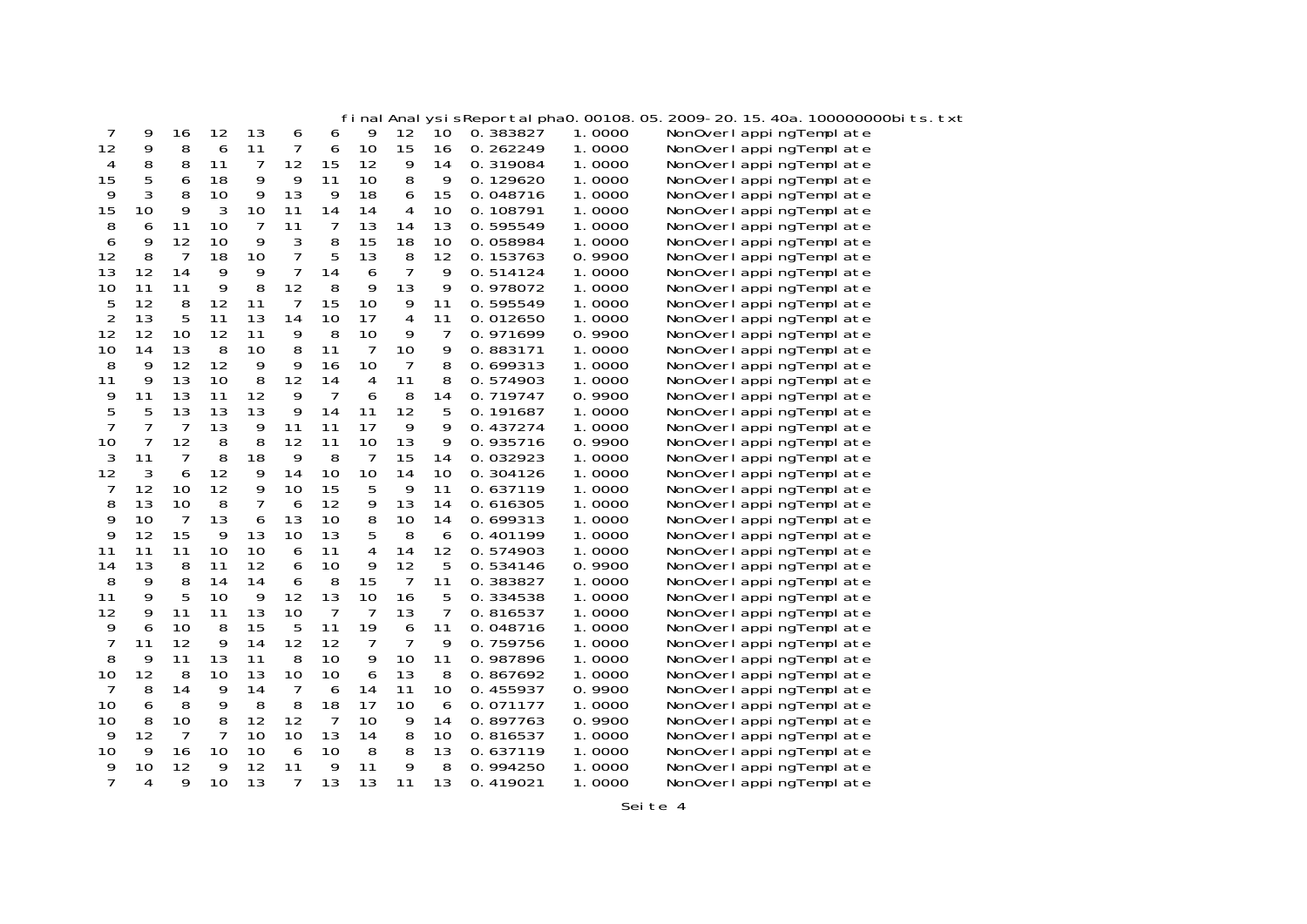|    |                |    |    |    |                |                |                         |                |                |          |        | final Anal ysi sReportal pha0. 00108. 05. 2009-20. 15. 40a. 100000000bits. txt |
|----|----------------|----|----|----|----------------|----------------|-------------------------|----------------|----------------|----------|--------|--------------------------------------------------------------------------------|
| 12 | 13             | 11 | 8  | 8  | 12             | 3              | 16                      | 9              | 8              | 0.236810 | 1.0000 | NonOverl appingTemplate                                                        |
| 14 | 11             | 7  | 6  | 10 | 11             | 13             | 12                      | 7              | 9              | 0.678686 | 1.0000 | Overl apping Templ ate                                                         |
| 17 | 13             | 6  | 14 | 12 | $\overline{4}$ | 8              | 9                       | 10             | $\overline{7}$ | 0.108791 | 0.9900 | Uni versal                                                                     |
| 5  | 7              | 13 | 8  | 11 | 12             | 14             | 11                      | 9              | 10             | 0.637119 | 1.0000 | ApproximateEntropy                                                             |
| 1  | 6              | 9  | 6  | 7  | 6              | 5              | 6                       | 8              | 6              | 0.671779 | 1.0000 | RandomExcursions                                                               |
| 9  | 5              | 6  | 3  | 8  | 6              | 6              | 4                       | 5              | 8              | 0.804337 | 1.0000 | RandomExcursions                                                               |
| 3  | 5              | 5  | 13 | 4  | 4              | 10             | 5                       | 4              | 7              | 0.090936 | 1.0000 | RandomExcursions                                                               |
|    | $\overline{c}$ | 8  | 4  | 3  | 6              | 12             | 3                       | 7              | 8              | 0.122325 | 1.0000 | RandomExcursions                                                               |
| 4  | 4              | 9  | 7  | 11 | 5              | 5              | 6                       | 3              | 6              | 0.437274 | 1.0000 | RandomExcursions                                                               |
| 6  | 3              | 8  | 9  | 9  | 9              | 6              | 2                       | 4              | 4              | 0.299251 | 1.0000 | RandomExcursions                                                               |
| 6  | 11             | 6  | 4  | 4  | 3              | 4              | 6                       | 7              | 9              | 0.407091 | 1.0000 | RandomExcursions                                                               |
| 5  | 9              | 4  | 5  | 5  | 6              | 4              | 7                       | 10             | 5              | 0.706149 | 1.0000 | RandomExcursions                                                               |
| 5  | 7              | 7  | 3  | 6  | 4              | 10             | 6                       | 6              | 6              | 0.804337 | 1.0000 | RandomExcursionsVariant                                                        |
| 4  | 5              | 8  | 8  | 1  | 5              | 6              | 8                       | 9              | 6              | 0.468595 | 1.0000 | RandomExcursionsVariant                                                        |
| 4  | 5              |    | 4  |    | 5              | 9              | 6                       | 6              | 7              | 0.931952 | 1.0000 | RandomExcursionsVariant                                                        |
| 4  | 3              | 3  |    | 8  | 6              | 13             | 8                       | $\overline{2}$ | 6              | 0.066882 | 1.0000 | RandomExcursionsVariant                                                        |
| 5  | 2              | 6  | 5  | 2  | 9              | 7              | 11                      | 3              | 10             | 0.074177 | 1.0000 | RandomExcursionsVariant                                                        |
| 3  | 5              | 4  | 3  | 3  | 4              | 10             | 9                       | 11             | 8              | 0.090936 | 1.0000 | RandomExcursionsVariant                                                        |
| 3  | 2              | 5  | 5  | 4  | 4              | 7              | 13                      | 6              | 11             | 0.031497 | 1.0000 | RandomExcursionsVariant                                                        |
| 3  | 4              |    | 5  | 9  | 7              | 5              | 5                       | 8              | 13             | 0.043745 | 1.0000 | RandomExcursionsVariant                                                        |
| 4  | 5              | 8  | 5  | 5  | 5              | $\overline{2}$ | 11                      | 9              | 6              | 0.324180 | 1.0000 | RandomExcursionsVariant                                                        |
|    | 6              | 8  |    | 5  | 6              | 6              | 8                       | 4              | 9              | 0.534146 | 1.0000 | RandomExcursi onsVari ant                                                      |
| 9  | 4              | 3  | 6  | 6  |                | 6              | 5                       | 8              | 6              | 0.862344 | 1.0000 | RandomExcursionsVariant                                                        |
| 7  | 8              | 7  | 3  | 6  | 8              | 6              | 6                       | 5              | 4              | 0.911413 | 1.0000 | RandomExcursionsVariant                                                        |
| 6  | 9              | 6  | 4  | 9  | 9              | 7              | $\overline{\mathbf{c}}$ | 4              | 4              | 0.407091 | 1.0000 | RandomExcursionsVariant                                                        |
| 3  | 13             | 4  | 5  | 4  | 4              | 8              | 5                       | 7              | 7              | 0.162606 | 1.0000 | RandomExcursionsVariant                                                        |
| 6  | 7              |    | 4  | 4  | $\mathbf 0$    | 9              | 5                       | 7              | 11             | 0.134686 | 1.0000 | RandomExcursi onsVari ant                                                      |
|    | 6              |    | 4  | 2  | 5              | 8              | 6                       | 7              | 8              | 0.804337 | 1.0000 | RandomExcursionsVariant                                                        |
| 8  | 5              | 5  | 5  | 7  | 3              | 4              | 9                       | 7              | 7              | 0.804337 | 1.0000 | RandomExcursionsVariant                                                        |
| 6  | 3              | 10 | 4  | 4  | 9              | 4              | 8                       | 6              | 6              | 0.500934 | 1.0000 | RandomExcursionsVariant                                                        |
| 11 | 12             | 13 | 8  | 9  | 6              | 7              | 11                      | 9              | 14             | 0.719747 | 1.0000 | Seri al                                                                        |
| 13 | 6              | 12 | 13 | 5  | 9              | 13             | 9                       | 8              | 12             | 0.514124 | 1.0000 | Seri al                                                                        |
| 11 | 10             | 8  | 11 | 13 | 11             | 7              | 11                      | 7              | 11             | 0.935716 | 1.0000 | Li nearComplexity                                                              |

- - - - - - - - - - - - - - - - - - - - - - - - - - - - - - - - - - - - - - - - -The minimum pass rate for each statistical test with the exception of the random excursion (variant) test is approximately = 0.989518 for a sample size = 100 binary sequences.

The minimum pass rate for the random excursion (variant) test is approximately 0.986759 for a sample size = 60 binary sequences.